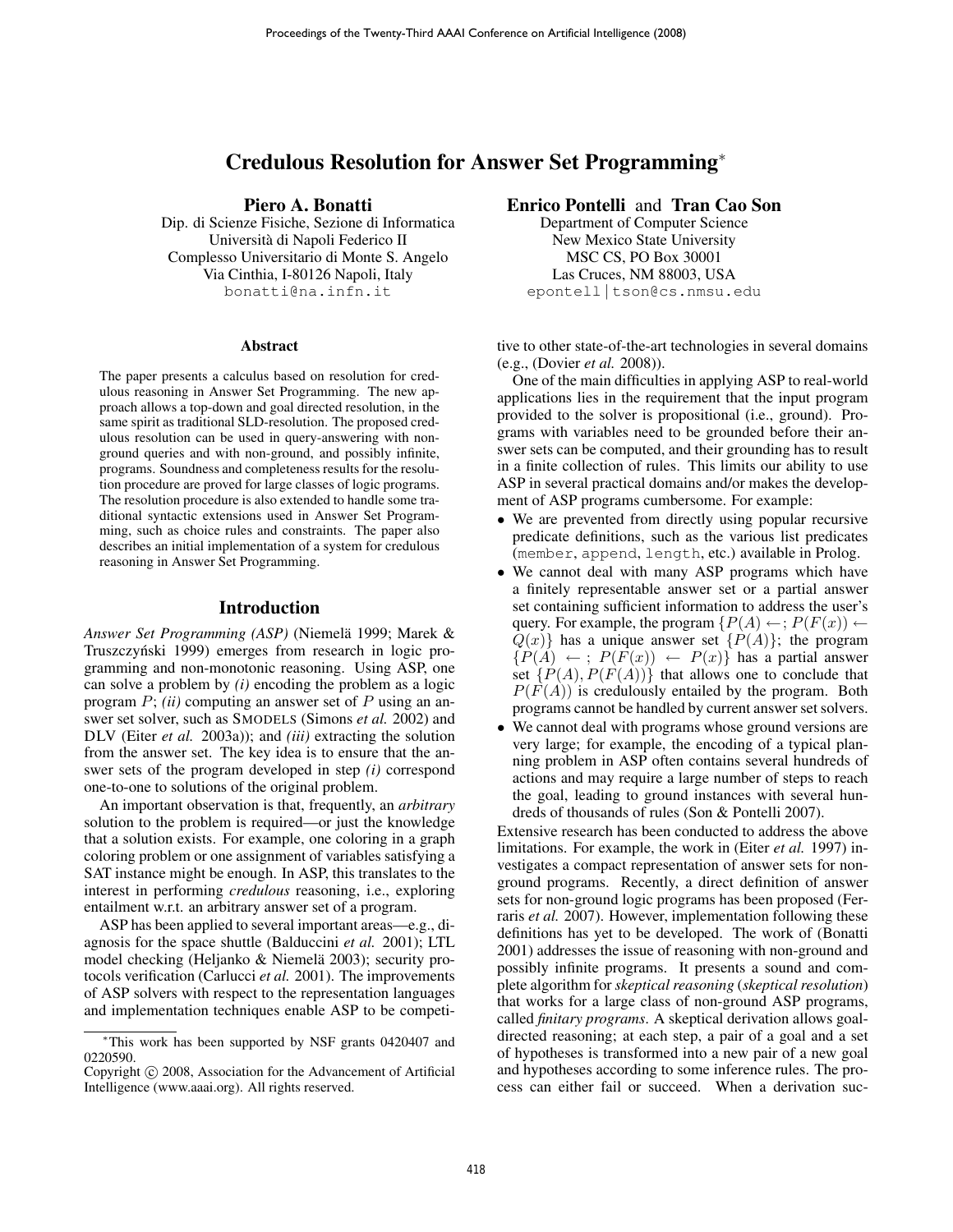ceeds, its initial goal is considered a skeptical consequence of the program given the initial set of hypotheses.<sup>1</sup> While applicable to several domains (e.g., security protocol verification (Bonatti 2001)), skeptical reasoning is not suited for applications favoring credulous reasoning, e.g., combinatorial problems and planning. Moreover, skeptical resolution in (Bonatti 2001) allows for reasoning by contradiction, which admits the answer *'yes'* when the program is inconsistent. This is not appropriate for those ASP applications where a negative answer should be given if the program is inconsistent. Other calculi (based on tableaux) have been presented in the literature (e.g., (Fitting 1994; Gebser & Schaub 2006)).

The goal of this paper is to develop a calculus for credulous resolution for non-ground and/or infinite logic programs. The calculus should not use the contradiction rule and should be sound and complete for large useful classes of infinite and/or non-ground ASP programs. Proofs of the results can be found in (Bonatti *et al.* 2008).

### Preliminaries

Let  $\mathcal L$  be a first order language. A positive literal is an atom in  $\mathcal L$ . A negative literal is of the form not A, where A is an atom. A *literal* is a positive or a negative literal. A *normal logic program* is a set of rules of the form  $A \leftarrow L_1, \ldots, L_n$ where A is an atom and each  $L_i$  is a literal. A is called the *head* and  $L_1, \ldots, L_n$  the *body* of the rule. We use the notation head $(r) = \{A\}$  and body $(r) = \{L_1, \ldots, L_n\}.$ Given a set of literals  $S$ , let pos $(S)$  be the set of positive literals in  $S$ , and neg(S) be the set of atoms A such that  $not A \in S$ . These functions are extended to rules as follows:  $pos(r) = pos(body(r))$  and  $neg(r) = neg(body(r))$ . A set of ground atoms M satisfies a ground atom A (resp. a ground negative literal not A) if  $A \in M$  (resp.  $A \notin M$ ). This is denoted by  $M \models A$  (resp.  $M \models \text{not } A$ ).  $M \models S$ for a set of ground literals S iff  $M \models A$  for every  $A \in S$ .

A *ground* rule is a ground instantiation of some rule.  $Ground(P)$  denotes the set of all ground rules of the program P. The *Gelfond-Lifschitz transformation* P <sup>I</sup> of a program  $P$  w.r.t. an Herbrand interpretation  $I$  is obtained by removing from  $Ground(P)$  all the rules containing a negative literal not B such that  $B \in I$ , and by removing from the remaining rules all negative literals. An interpretation M is an *answer set* of P if M is the minimal Herbrand model of  $P^{M}$  (Gelfond & Lifschitz 1988).

The *atom dependency graph* of a program P is a labeled directed graph  $DG(P)$  whose vertices are the ground atoms from the language of  $P$ .  $DG(P)$  contains an edge labeled *'+'* (a *positive* edge) from A to B iff there is a rule  $r \in \text{Ground}(P)$  such that  $A \in \text{head}(r)$  and  $B \in \text{pos}(r)$ . DG(P) contains an edge labeled *'-'* (a *negative* edge) from A to B iff there is  $r \in \text{Ground}(P)$  such that  $A \in \text{head}(r)$ and not  $B \in \text{neg}(r)$ .

An atom A *depends positively* (resp. *negatively*) on B if there is a path from A to B in  $DG(P)$  with an even (resp.

odd) number of negative edges. Moreover, each atom depends positively on itself. If A depends positively (resp. negatively) on B we write  $A \geq_{+} B$  (resp.  $A \geq_{-} B$ ). We write  $A \geq B$  to denote that A depends positively or negatively on *B*. If both  $A \geq_{+} B$  and  $A \geq_{-} B$  hold then we write  $A \geq_{\pm} B$ . A program is *order consistent* if there are no infinite chains  $A_1 \geq \pm A_2 \geq \pm \ldots$  Order consistent programs always have an answer set. An *odd-cycle* is a cycle in  $DG(P)$  containing an odd number of negative edges. Note that order consistency implies that there are no odd-cycles.

A program is *finitely recursive* iff each ground atom depends on finitely many ground atoms. A program is *finitary* if it is finitely recursive and has finitely many odd-cycles.

SLD derivations are defined as in (Lloyd 1987), assuming that a computation rule that does not select negative literals is used. The following definitions are from (Bonatti 2001).

Definition 1. *A* support *for a ground atom* A *(from* P*) is a set of ground negative literals*  $\{L_1, \ldots, L_n\}$  *such that there exists an SLD derivation of* A *from* Ground(P) *whose last resolvent is*  $L_1, \ldots, L_n$ *.* 

Definition 2. *A* ground countersupport *for a ground atom* A *(from* P*) is a set of atoms* C *such that:* (1) *For each support* S of A there exists  $B \in C$  such that  $\text{not } B \in S$ ; (2) For each  $B \in C$  *there exists a support*  $S$  *of*  $A$  *such that*  $\text{not } B \in S$ *.* 

Example 1. The Yale Shooting Problem can be represented by the following program (in all the rules,  $t \geq 0$  represents a time step;  $H$  and  $O$  mean  $Holds$  and  $Occurs$ :

$$
H(\neg loaded, 0) \leftarrow \qquad (1)
$$

$$
H(Alive,0) \leftarrow \tag{2}
$$

$$
H(\neg Alice, t+1) \leftarrow O(Show, t), H(Loaded, t) \quad (3)
$$

$$
H(\neg loaded, t+1) \leftarrow O(Show, t) \tag{4}
$$

$$
H(Loaded, t+1) \leftarrow O(Load, t) \tag{5}
$$

$$
H(f, t+1) \leftarrow H(f, t), \text{not } H(\neg f, t+1) \tag{6}
$$

$$
H(\neg f, t+1) \leftarrow H(\neg f, t), \text{not } H(f, t+1) \tag{7}
$$

where the last two rules encode the frame axiom for every fluent  $f \in \{ $Ioaded, Alive\}$ . This program can be used for$ hypothetical reasoning. For planning, we will add the rules: $<sup>2</sup>$ </sup>

$$
O(Show, t) \leftarrow \texttt{not}\, O(Load, t) \tag{8}
$$

$$
O(Load, t) \leftarrow \text{not } O(Show, t) \tag{9}
$$

Let us denote with  $P_{YST}$  the above program. It is easy to see that  $\{ \text{not } O(Load, t) \}$  is a support for  $O(Show, t)$  and  ${O}(Load, t)$  is a countersupport for  $O(Show, t)$ .  $\Delta$ 

The following theorem (Bonatti 2001) relates the notions of support and countersupport to answer sets of a program.

Theorem 1. *If* M *is an answer set and* A *is a ground atom, then:* (1)  $A \in M$  *iff* A *has a support* S *s.t.*  $M \models S$ ; (2)  $A \notin M$  *iff* A has a ground countersupport C *s.t.*  $M \models C$ .

**Example 2.** The program  $P_{YST}$  has an answer set A which contains  $\{O(Load, 0), O(Show, 1), H(\neg Alice, 2)\}\$  and does not contain  $\{O(Show, 0), O(Load, 1)\}\$ . In this answer

<sup>&</sup>lt;sup>1</sup>When the initial set of hypotheses is empty, the goal is a consequence of the program.

<sup>&</sup>lt;sup>2</sup>We have simplified the action generation rules in the examples.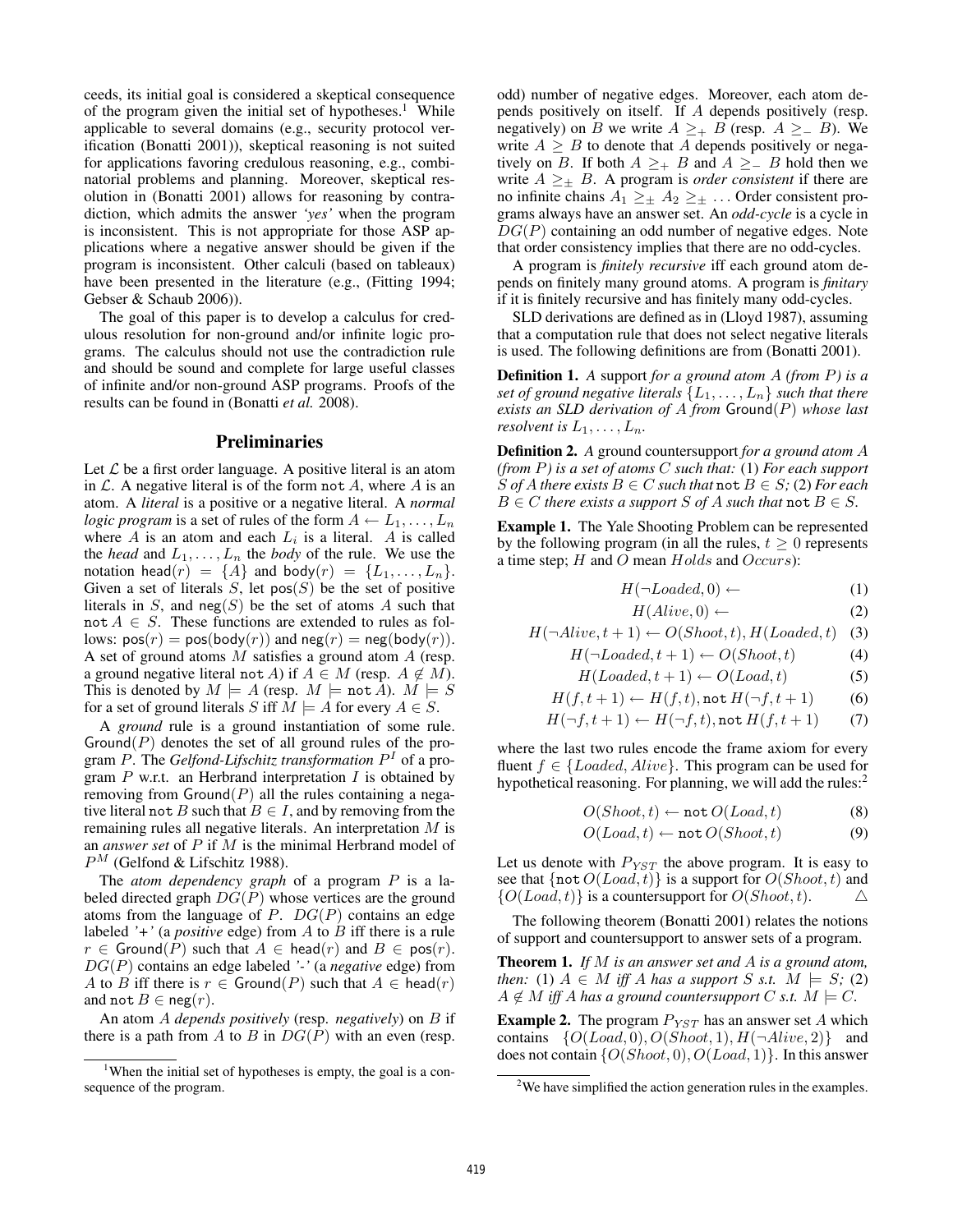set,  $O(Load, 0) \in A$  and  $A \models \{ \text{not } O(Show, 0) \}$ , a support for  $O(Load, 0)$ . Likewise,  $\tilde{O}(Show, 0) \notin A$  and  $A \models$  ${O}(Load, 0)$ , a countersupport of  $O(Show, 0)$ . A support for  $H(\neg Alice, 2)$  is  $\{\text{not } O(Show, 0), \text{not } O(Load, 1)\}.$ Thus,  $H(\neg Alice, 2)$  is credulously entailed by  $P_{YST}$ .

The program admits another answer set which contains  $\{O(Load, 0), O(Load, 1), H(Alive, 2)\}\$  and does not contain  $H(\neg Aliive, 2)$ . In other words,  $P_{YST}$  credulously entails  $H(\neg A live, 2)$  but it does not skeptically entail it.  $\triangle$ 

## Credulous Resolution

In this section, we define a calculus for credulous reasoning in ASP. Like the skeptical resolution of (Bonatti 2001), credulous resolution also works with *goals with hypotheses* (or *h-goals*). Each h-goal is a pair  $(G | H)$ , where G is a standard goal, i.e., a finite set of literals, and  $H$  is a set of negative literals. Intuitively, a h-goal  $(G | H)$  asks whether  $G$  is true if  $H$  were assumed to be true—i.e., whether there is an answer set M which satisfies both G and H. We use  $\Box$ to denote an empty goal, satisfied by any answer set.

**Example 3.** *The pair*  $({H(\neg Alive, 2)} | \Box)$  *is a h-goal for the program*  $P_{YST}$ *, which asks whether there exists an answer set of the program containing*  $H(\neg Alive, 2)$ *.* 

We will also need the notion of a *derivation* which is a sequence of h-goals  $\Delta = (G_0 \mid H_0) (G_1 \mid H_1) \dots (G_n \mid$  $H_n$ )... (or  $\Delta = \langle (G_i \mid H_i) \rangle_{i=0}^k$ , for short). We will next present the rules for credulous reasoning. Since these rules are complex in the general case (non-ground programs), we will specialize them for different classes of logic programs. We start with the case of ground normal programs.

# Ground Normal Programs

Let P be a program and  $(G \mid H)$  be a h-goal. Theorem 1 indicates that if  $P$  has an answer set  $M$  which satisfies both G and H then we can create a new h-goal  $(G' | H')$ , which is also satisfied by  $M$ , by replacing elements in  $G$  and  $H$  by one of their supports or countersupports. This process can be repeated and creates a *ground credulous derivation*.

Definition 3. *A* ground credulous derivation *(*c-derivation*) of a ground h-goal* (G | H) *from* P *is a (possibly infinite) derivation*  $\Delta = \langle (G_i \mid H_i) \rangle_{i=0}^k$  *with*  $G_0 = G$ *,*  $H_0 = H$ *, and some of the following conditions hold for every* i*:*

- $(R)$  (Resolution rule) for some positive literal A in  $G_i$  and *some rule*  $r \in$  Ground(P) *such that* head( $r$ ) = A *we have that*  $G_{i+1} = (G_i \setminus \{A\}) \cup \text{body}(r)$  *and*  $H_{i+1} = H_i$
- *(*H*) (Resolution with hypothesis) for some negative literal* not  $A \in G_i \cap H_i$  *we have that*  $G_{i+1} = G_i \setminus \{\text{not } A\}$  *and*  $H_{i+1} = H_i$
- **(F)** (Failure rule) for some negative literal not A in  $G_i \setminus G_i$  $H_i$  and some ground countersupport  $C_A$  for A (from P), *we have that*  $G_{i+1} = (G_i \setminus \{\text{not } A\}) \cup C_A$  *and*  $H_{i+1} =$  $H_i \cup \{\texttt{not } A\}$

Intuitively, a c-derivation represents a top-down computation, starting with a goal  $(G | H)$ . The first element of the derivation is the h-goal  $(G | H)$  which needs to be solved, as in other proof procedures (e.g., traditional SLD resolution). At each step of the derivation, one of the three rules

 $(R)$ ,  $(H)$ , or  $(F)$ , is used to transform the h-goal into a new h-goal. We illustrate some computations in the Table 1.

| $(G_i \mid H_i)$                                                      | Rule applied                       |
|-----------------------------------------------------------------------|------------------------------------|
| $ \left(\left\{ \left(H(\neg Alive, 2)\right\}   \Box \right)\right $ | $ ({\bf R})$ , rule (3), $t = 1$   |
| $ (\{O(Short, 1), H(Loaded, 1)\}   \Box)$                             | $(R)$ , rule (8), $t = 1$          |
| $ (\{\text{not } O(Load, 1), H(Load, 1)\}   \Box)$                    | $ (\mathbf{F})$ , not $O(Load, 1)$ |
| $ (\{O(Show, 1), H(Loaded, 1)\} )$                                    | $(R)$ , rule (8), $t = 1$          |
| $\{ \text{not } O(Load, 1) \}$                                        |                                    |
| $ (\text{not } O(Load, 1), H(Load, 1)) $                              | (H)                                |
| $\{ \text{not } O(Load, 1) \}$                                        |                                    |
| $(\{H(Loaded, 1)\}   \{\texttt{not } O(Load, 1)\})$                   |                                    |
|                                                                       |                                    |

# Table 1: Computation steps w.r.t.  $P_{YST}$

A c-derivation is *consistent* iff for all pair of h-goals  $(G<sub>i</sub>)$  $H_i$ ) and  $(G_i | H_j)$  in the sequence, pos $(G_i) \cap$ neg $(G_j) = \emptyset$ . A c-derivation is *successful* if it is consistent, finite, and the last h-goal has the form  $(\square \mid H)$ , for some set of negative literals H. The following theorem shows that credulous resolution is sound for order-consistent programs while completeness is guaranteed for finitely recursive programs.

Theorem 2 (Ground Soundness and Completeness).

- $\circ$  *Let* P *be a ground, order consistent program.* If  $(G | \Box)$ *has a successful c-derivation from* P*, then* G *is a credulous consequence of* P*.*
- *Let* P *be a ground finitely recursive program. If* G *is a credulous consequence of P, then*  $(G | \Box)$  *has a successful c-derivation from* P*.*

Observe that finitely recursive, odd-cycle free programs are order consistent but not vice versa. It is also worth mentioning that the class of finitely recursive, odd-cycle free programs is large enough to cover many interesting predicates often used in ASP (Bonatti 2004).

Continuing with the derivation in Table 1, we have:

| $(G_i \mid H_i)$                                                              | Rule applied      |
|-------------------------------------------------------------------------------|-------------------|
| $\left[ \left( \{H(Loaded, 1)\} \right] \{ \text{not } O(Load, 1) \} \right]$ | $(R), (5), t = 0$ |
| $(\{O(Load, 0)\}   \{\texttt{not } O(Load, 1)\})$                             | $(R), (9), t = 0$ |
| $((\text{not } O(Show, 0)) \mid \{\text{not } O(Load, 1)\})$                  | (F)               |
| $(\{O(Load, 0)\})$                                                            | repeat 2nd step   |
| $\{\text{not } O(Show, 0), \text{not } O(Load, 1)\})$                         | then apply $(H)$  |
| $ (\Box \mid \{\texttt{not}\, O(Show, 0), \texttt{not}\, O(Load, 1)\}) $      |                   |

Table 2: A successful c-derivation for  $({[(H(\neg Alice, 2)] | \Box)}$ 

#### Non-Ground Programs

Credulous resolution can be naturally extended to nonground programs and goals, similarly to the case of skeptical resolution. Rule  $(R)$  (resolution) is extended classically: positive literals are *unified* with rule heads, and the resulting most general unifier is applied to the new h-goal. Negation as failure is based on a non-ground version of countersupport. A *non-ground countersupport* for a (possibly nonground) atom A from a program P is a pair  $(\theta, C)$ , where  $\theta$  is a substitution and C a set of atoms such that, for all grounding substitutions  $\gamma$  of  $A\theta$ ,  $C\theta\gamma$  is a ground countersupport for  $A\theta\gamma$  from P.

A *non-ground derivation* from P is a sequence  $\Gamma$  =  $\langle (G_i \mid H_i \mid \theta_i) \rangle_{i=0}^k$  where  $G_i, H_i$  are (possibly non-ground)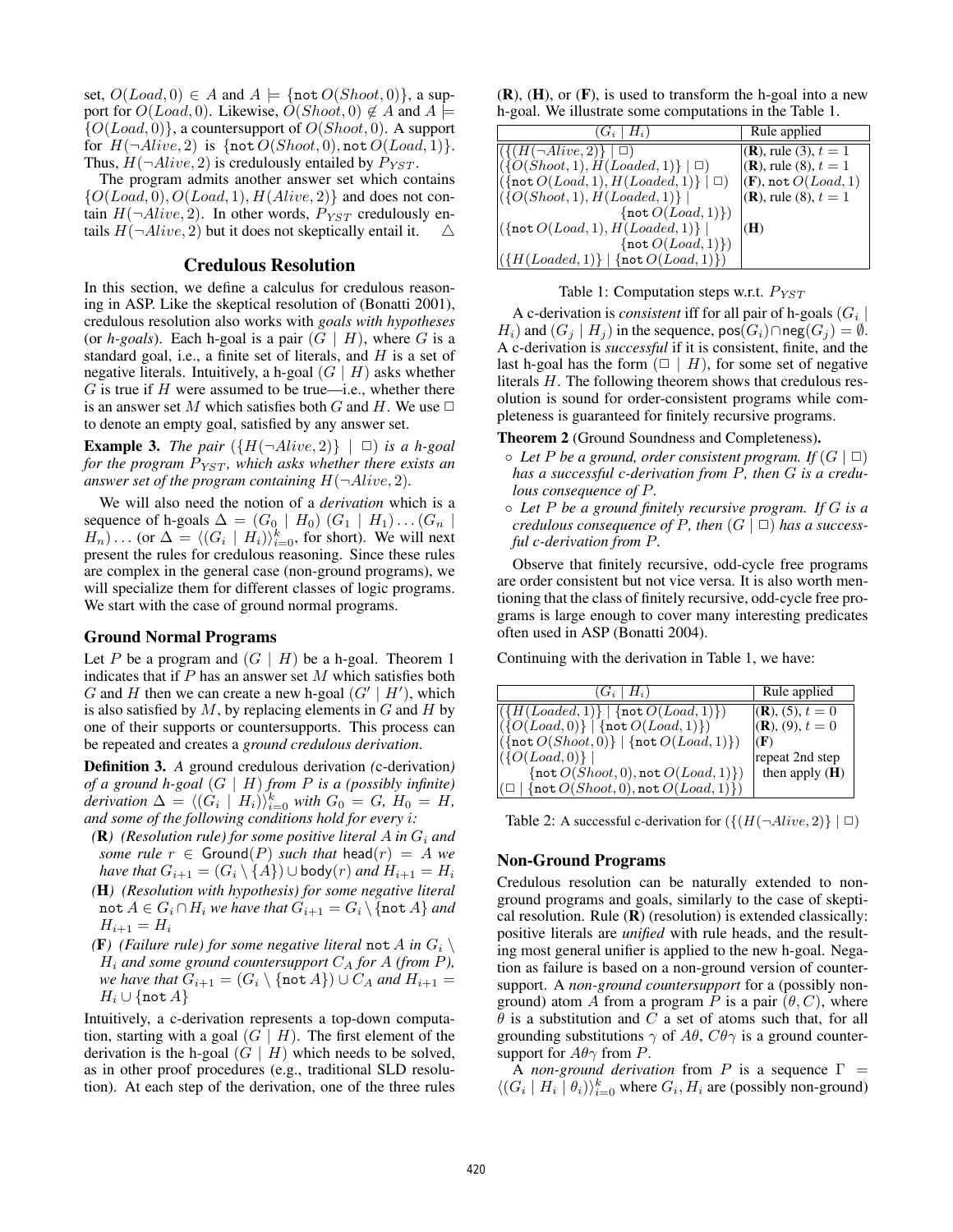sets of literals, and  $\theta_i$  is a substitution. We call a triple  $(G_i \mid H_i \mid \theta_i)$  an *extended h-goal*.

A non-ground *credulous derivation* (ngc-derivation) of a (possibly non-ground) h-goal  $(G | H)$  from P is a nonground derivation  $\Delta = \langle (G_i \mid H_i \mid \theta_i) \rangle_{i=0}^k$  with  $G = G_0$ ,  $H = H_0$ ,  $\theta_0 = \epsilon$ , and for all extended h-goals  $(G_i \mid H_i \mid \theta_i)$ in  $\Delta$  some of the following conditions hold:

- (R) (Resolution rule) for some positive literal A in  $G_i$  and a new variant  $r$  of some rule in  $P$ ,  $\mu$  is the most general unifier (mgu) of head $(r)$  and  $A\theta_i$ ,  $G_{i+1} = (G_i \setminus \{A\}) \cup$ body $(r)$ ,  $\bar{H}_{i+1} = H_i \cup \{A\}$ , and  $\theta_{i+1} = \theta_i \mu$ .<sup>3</sup>
- (H) (Resolution with hypothesis) for some negative literal not A in  $G_i$  and some not B in  $H_i$  such that  $\mu$  is the mgu of not  $A\theta_i$  and not  $B\theta_i,$  then  $G_{i+1} = G_i \setminus \{\texttt{not}\, A\},$  $H_{i+1} = H_i$ , and  $\theta_{i+1} = \theta_i \mu$ .
- (F) (Failure) for a literal not A in  $G_i$  and some non-ground countersupport  $(\sigma, C_A)$  for  $A\theta_i$ , we have  $G_{i+1} = G_i \setminus$  ${\mathcal{A}}\cup C_A$ ,  $H_{i+1} = H_i \cup {\mathcal{A}}$ , and  $\theta_{i+1} = \theta_i \sigma$ .

A derivation is finite if, after  $k$  steps, it reaches an extended h-goal  $(\Box \mid H_k \mid \theta_k)$ . In this case,  $\sigma$  is a *computed answer substitution* if there exists a substitution  $\gamma$  such that  $\sigma = \theta_i \gamma$ and Ground( $H_k\sigma$ ) is a consistent set of ground literals.

A ngc-derivation  $\Delta = \langle G_i \mid H_i \mid \theta_i \rangle_{i=0}^k$ , is *successful* if it is finite and admits at least one computed answer substitution. Theorem 2 can be extended to the non-ground case:

#### Theorem 3 (Non-ground Soundness and Completeness).

- *Let* P *be a (possibly non-ground) program such that* Ground(P) *is order consistent, and let*  $\Delta$  *be a successful ngc-derivation of*  $(G | \Box)$  *from P, where*  $\theta$  *is a corresponding computed answer substitution. Then there exists an answer set* M *of* Ground(P) *such that*  $M \models \forall (G\theta)$ *.*
- *Let* P *be a finitely recursive, odd-cycle-free program. If*  $G$  is a ground credulous consequences of  $\tilde{P}$  and  $G'$  is *such that*  $G = G' \gamma$  *for some substitution*  $\gamma$ *, then there is a successful ngc-derivation of*  $(G' | \Box)$  *from P and a corresponding computed answer substitution* θ *such that*  $G = \hat{G}'\theta\sigma$  for some substitution  $\sigma$ .

# Specializations of Credulous Resolution

The class of finitely recursive, odd-cycle-free programs is large enough for us to consider several programs. However, odd-cycles often appear in ASP programs when choice atoms and/or constraints (Simons *et al.* 2002) are used. E.g., if the theory in Example 1 has an additional action, say *Wait*, then the group of rules for action generation  $(8)-(9)$ should be changed to the two rules

$$
O(a,t) \leftarrow \texttt{not } No(a,t) \qquad \qquad No(a,t) \leftarrow \texttt{not } O(a,t)
$$

and the set of constraints

$$
\leftarrow \text{ not } No(Shoot, t), \text{not } No(Load, t), \text{not } No(Wait, t)(10)\n\leftarrow a \neq b, O(a, t), O(b, t) \tag{11}
$$

where *a* is an action variable and *No* means "not occurs." However, each constraint represents an odd-cycle. As discussed in (Bonatti 2004), odd-cycles caused by constraints

can be dealt with by introducing new atoms. E.g., we can introduce a new predicate  $Bad(t)$  and rewrite (10) as

$$
Bad(t) \leftarrow \text{not } No(Show, t), \text{not } No(Load, t), \\ \text{not } No(Wait, t) \qquad (12)
$$

together with the rule:  $Bad(t + 1) \leftarrow Bad(t)$ .

The program with the predicate *Bad* does not have oddcycles if the set of rules without constraints creates a program without odd-cycles. Furthermore, answer sets of the original programs are exactly those which do not contain any atom of the form  $Bad(t)$ . Thus, to discover whether  $G$  is a credulous consequence of the original program, we need to find a successful credulous derivation of the goal  $G$ , not  $Bad(K)$  where K is an appropriate constant, which can be determined given  $G$ ; for example, if  $G =$  $H(\neg$ Alive, 2) then  $K = 2$ .

This shows that credulous resolution can be applied to programs with constraints. The disadvantage of this method is the exponential number of countersupports for  $Bad(T)$ as T grows. This is not desirable for an implementation of credulous resolution. In this section, we will present two specializations of the credulous resolution for programs with choice atoms and constraints. For simplicity of the presentation, we will focus on ground (possibly infinite) programs.

### Programs with Choice Atoms

Choice atoms have been introduced in (Simons *et al.* 2002) and have proved to be very useful in knowledge representation. In our example, we can replace the rules for selecting an action with the single choice atom  $(T$  is a time point)

$$
1\{O(a,T): Action(a)\}1 \leftarrow
$$

Formally, a *choice atom* is of the form  $L\{A_1, \ldots, A_n\}$ U where each  $A_i$  is a ground atom<sup>4</sup>,  $n \geq 1$ , and L and U are non-negative integers,  $L \leq U$ . An atom A is called a *choiceliteral* if there exists a choice atom  $L\{A_1, \ldots, A_n\}$ U and  $A \in \{A_1, \ldots, A_n\}$ . A *choice rule* is of the form

$$
L\{A_1,\ldots,A_n\}U \leftarrow L_1,\ldots,L_m \quad (m \ge 0) \tag{13}
$$

where  $L\{A_1,\ldots,A_n\}$ U is a choice atom and each  $L_i$  is a literal. For simplicity, in the rest of the discussion we will assume  $L = U = 1$ . The techniques used in this paper can be easily adapted to the general case.

A *program with choice rules* (or *c-program*) is a set containing both standard and choice rules. The notion of Ground( $P$ ) is extended to program with choice rules in the usual way. The atom dependency graph  $DG<sup>c</sup>(P)$  is defined as follows. The set of nodes of  $\overline{DG^c}(P)$  is the set of atoms occurring in  $P$ . There is a positive edge from  $A$  to  $B$  if there is a ground rule r in Ground(P) such that  $B \in \text{pos}(r)$  and A occurs in head(*r*). There is a negative edge from A to B if there is a ground rule r in Ground(P) such that  $B \in \text{neg}(R)$ and A occurs in head( $R$ ).

Definition 4. *A c-program* P *is* finitary *if* (1) P *is finitely recursive w.r.t.*  $D\tilde{G}^c(P)$ , (2)  $DG^c(P)$  *is odd-cycle free,* (3) *there is no cycle in*  $\hat{DG}^c(P)$  *which contains some choiceliteral, and* (4) *each choice-literal occurs in the head of at most one rule.*

<sup>&</sup>lt;sup>3</sup> For two substitutions  $\sigma$ ,  $\theta$ , the composition  $\sigma\theta$  is such that for every term/atom t,  $\sigma\theta(t) = \theta(\sigma(t))$ .

<sup>&</sup>lt;sup>4</sup>The discussion in this section can be easily extended to literals.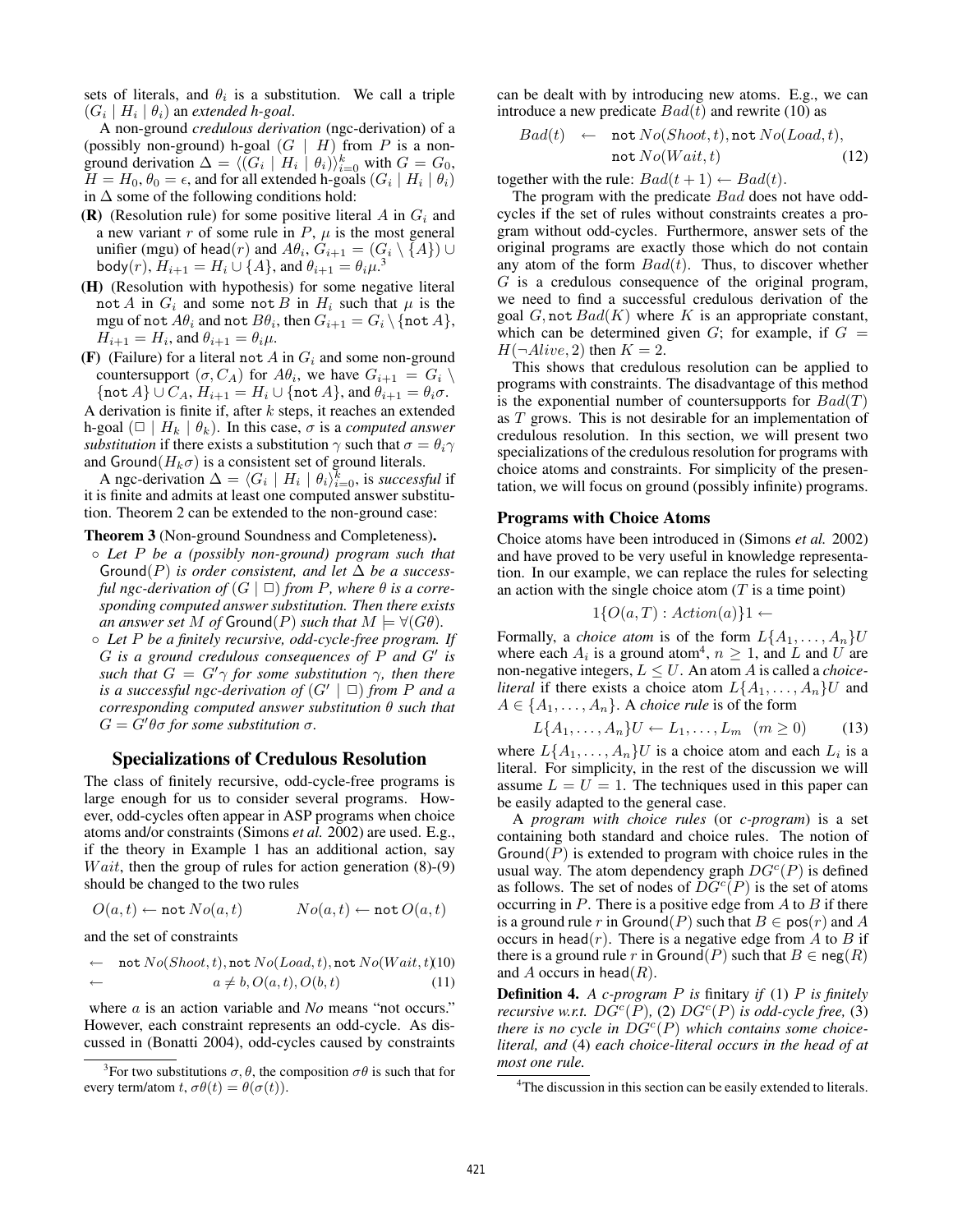#### Theorem 4. *Every finitary c-program is consistent.*

Let P be a finitary c-program. Let  $R_P$  be the program obtained from  $P$  by replacing each rule  $r$  of the form (13) in P by the set of rules  $\{r_1, \ldots, r_n\}$  where head $(r_i) = A_i$  and  $body(r_i) = body(r) \cup \{not A_j | j \neq i\}.$ 

Let  $P$  be a finitary c-program and  $A$  be a ground atom in the language of P. In the following we define supports and countersupports of  $A$  in  $P$  as the corresponding supports and countersupports of A in  $R_P$ . Thus, atom A depends on a finite and finitary program whose odd-cycles are disjoint. In fact, each odd-cycle of  $R_P$  involves a set of specific atoms which do not appear in other odd-cycles. This property allows us to extend the notion of a ground credulous derivation to programs with choice rules. The only modification to Definition 3 is the introduction of the resolution rule:

*(*RC*) (Resolution with choice rule) there is a positive*  $$  $1\{A_1, \ldots, A_n\}1 \leftarrow L_1, \ldots, L_m$  where  $A = A_k \in$  $\mathsf{head}(R)$ *, then*  $G_{i+1} = (G_i \setminus \{A\}) \cup \mathsf{body}(r)$  *and*  $H_{i+1} =$  $H_i \cup \{\texttt{not } A_1, \ldots, \texttt{not } A_n\} \setminus \{\texttt{not } A_k\}.$ 

The notions of consistent and successful derivations are unchanged. We can extend Theorem 2 to program with choice rules as follows.

Theorem 5. *Let* P *be an finitary c-program and* G *be a ground goal. G is a credulous consequence of*  $P$  *iff*  $(G | \Box)$ *has a successful credulous derivation from* P*.*

#### Programs with Constraints

We will now extend the credulous resolution to deal with constraints. A constraint is a clause of the form

$$
\leftarrow L_1, \ldots, L_n
$$

where  $L_i$  are literals. Intuitively, a constraint is used to reject all answer sets M such that  $M \models L_1, \ldots, L_n$ . For simplicity, we will denote a constraint by the set of literals  $\{L_1, \ldots, L_n\}$ . Let us write  $P = P^+ \cup P^c$ , where  $P^c$  are the constraints in P and  $P^+ = P \setminus P^c$ . Since answer sets of a program P are answer sets of  $P^+$  which satisfy the constraints in  $P<sup>c</sup>$ , one way to deal directly with constraints in resolution is to manage the constraints at each step of the derivation.

For a literal L,  $\overline{L}$  denotes its complementary literal; i.e., if L is an atom, then  $\overline{L} =$  not L, if  $\overline{L}$  is not A then  $\overline{L} = A$ . The notation can be extended to set of literals— $\overline{S} = \{\overline{L} | L \in$  $S$ . Given a set of constraints C and a literal L, let

$$
relev(C, L) = \{c \mid c \text{ is a constraint in } C \text{ and } L \in c\}
$$
  
antirel(C, L) = \{c \mid c \text{ is a constraint in } C \text{ and } \overline{L} \in c\}

In order to include constraints in the computation, let us replace the concept of h-goal with the notion of *constraint hgoal (ch-goal)*. A ch-goal has the form  $(G | H | C)$ , where  $(G \mid H)$  is a h-goal while C is a collection of constraints. Intuitively, C are the constraints that have not been satisfied by the derivation yet. The notion of derivation presented next will drop from C those constraints that are satisfied by the current selected literal (i.e., if  $L$  is the selected literal, we drop each constraint X s.t.  $\overline{L} \in X$ ); it will force the derivation to take into consideration additional literals to satisfy those constraints that are in danger of being violated.

A *ground constraint credulous derivation* of a ground hgoal  $(G | H)$  from P is a (possibly infinite) sequence of ch-goals

$$
(G_0 | H_0 | C_0) (G_1 | H_1 | C_1) \dots (G_k | H_k | C_k) \dots
$$

where  $G_0 = G$ ,  $H_0 = H$ ,  $C_0 = P^c$ , and such that for all ch-goals  $(G_i \mid H_i \mid C_i)$  in the sequence (but the last one, if any) some of the following conditions hold:

(**R**) (Resolution rule) for a positive literal A in  $G_i$ , a rule  $r \in$ Ground(P) such that head( $r$ ) = A, and a finite collection of literals  $S \subseteq \bigcup_{c \in relev(C_i, A)} (c \setminus \{A\})$  such that  $\forall c \in$  $relev(C_i, A)$ .  $c \cap S \neq \emptyset$ , we have that

$$
G_{i+1} = (G_i \setminus \{A\}) \cup body(r) \cup \overline{S}
$$
  
\n
$$
H_{i+1} = H_i
$$
  
\n
$$
C_{i+1} = C_i \setminus antirel(C_i, A)
$$

- (H) (Resolution with hypothesis) for a negative literal not  $A \in G_i \cap H_i$  we have that  $G_{i+1} = G_i \setminus \{\text{not } A\},\$  $C_{i+1} = C_i$  and  $H_{i+1} = H_i$
- (F) (Failure rule) for a literal not A in  $G_i \setminus H_i$ , a ground countersupport  $C_A$  for A (from P), and a finite set of literals  $S \subseteq \bigcup_{c \in relev(C_i, \text{not } A)} (c \setminus \{\texttt{not } A\})$  such that  $\forall c \in relev(C_i, \texttt{not }A) \text{. } c \cap S \neq \emptyset$ , we have that

$$
G_{i+1} = (G_i \setminus \{\text{not } A\}) \cup C_A \cup \overline{S}
$$
  
\n
$$
H_{i+1} = H_i \cup \{\text{not } A\}
$$
  
\n
$$
C_{i+1} = C_i \setminus antirel(C_i, \text{not } A)
$$

A computation is *consistent* if  $pos(G_i) \cap neg(G_j) = \emptyset$  for each i, j. A computation is *strongly successful* if it is finite, consistent, and the last ch-goal is of the form  $(\square \mid H \mid \emptyset)$ . A computation is *weakly successful* if it is finite, consistent, and the last ch-goal is of the form  $(\square \mid H \mid S)$ .

Observe that constraints encode odd cycles in  $DG(P)$ . We say that P is an *order consistent constraint program* if  $P^+$  is order consistent.

Theorem 6 (Strong Soundness and Completeness). *Let* P *be a ground order consistent constraint program; if*  $(G | \Box)$ *has a strongly successful derivation, then* G *is a credulous consequence of* P*.*

*Let* P *be a ground finitary program with constraints. If* G *is a credulous consequence of* P*, then there is a set of literals*  $G'$  such that  $G \cup \tilde{G}'$  has a strongly successful derivation.

The intuition is that we may need to prove some additional literals in order to ensure that all constraints in  $P<sup>c</sup>$ are reached and satisfied by the derivation. In an alternative perspective, more in-line with a *"CLP-style"* view of derivation, C<sup>i</sup> can be viewed as a *constraint store*, and the removal of constraints as a specialized form of propagation and constraint consistency. A weak computation terminating in the ch-goal  $(\square \mid H \mid C)$  provides an "implicit" representation of a solution—where a solution is an answer set that is compatible with the assumptions  $H$  and satisfies the constraints C. Work is in progress to revisit the notion of derivation from this perspective.

### A Preliminary Implementation

We developed a first (unoptimized) implementation to conduct some preliminary experiments. Non-ground credulous